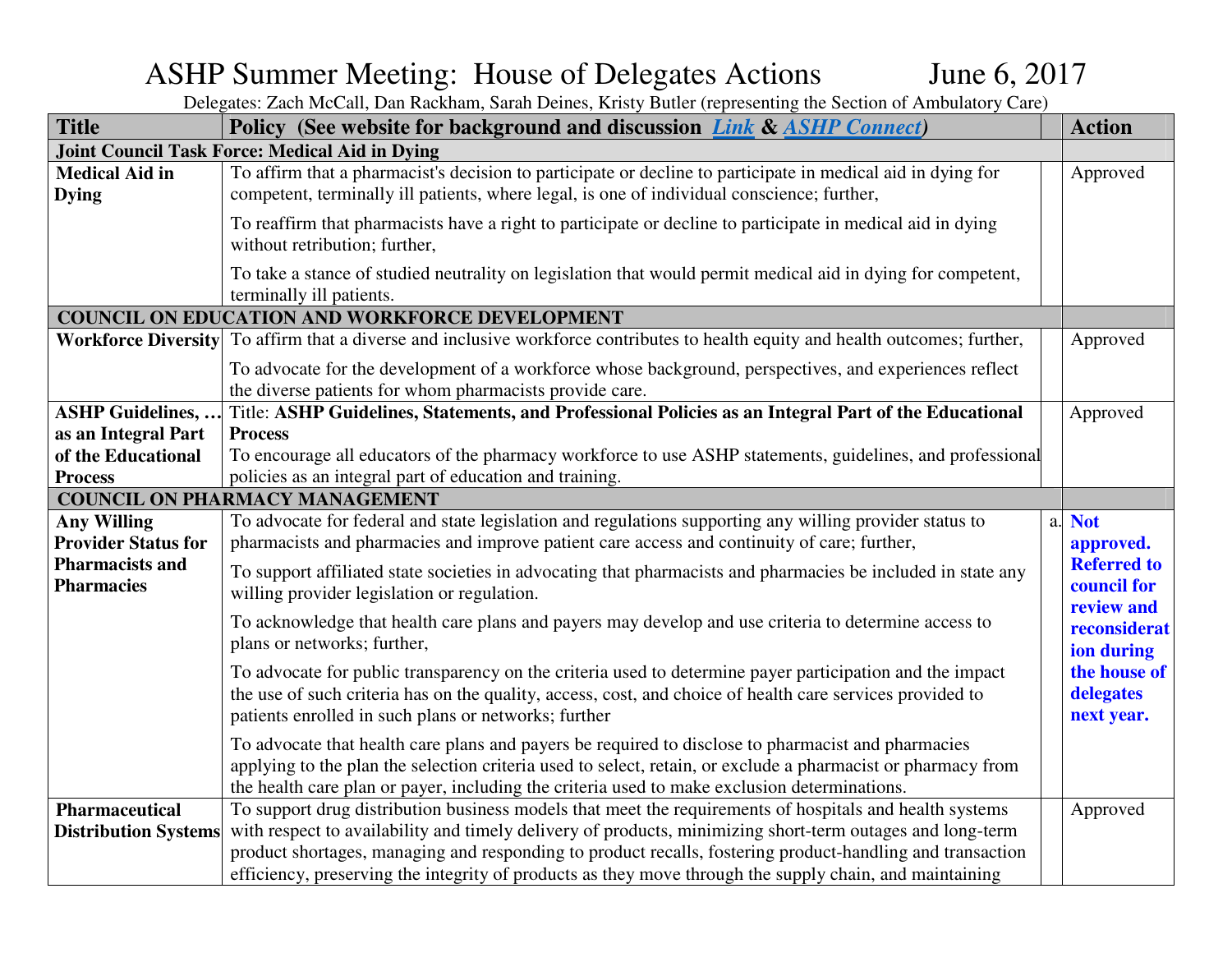|                                                                        | affordable service costs; further,                                                                                                                                                                                                                                                                                                                          |          |
|------------------------------------------------------------------------|-------------------------------------------------------------------------------------------------------------------------------------------------------------------------------------------------------------------------------------------------------------------------------------------------------------------------------------------------------------|----------|
|                                                                        | To oppose manufacturers, distributors, wholesalers from making availability of drug products contingent<br>upon how products are used.                                                                                                                                                                                                                      |          |
| <b>Mobile Health</b><br><b>Tools, Clinical Apps,</b><br>and Associated | To advocate that patients, pharmacists, and other healthcare professionals be involved in the selection,<br>approval, and management of mobile health tools, clinical software applications ("clinical apps"), and<br>associated devices used by clinicians and patients for patient care; further,                                                         | Approved |
| <b>Devices</b>                                                         | To foster development of tools and resources to assist pharmacists in designing and assessing processes to<br>ensure safe, accurate, supported, and secure use of mobile health tools, clinical apps, and associated<br>device;, further,                                                                                                                   |          |
|                                                                        | To advocate that decisions regarding the selection, approval, and management of mobile health tools,<br>clinical apps, and associated devices should further the goal of delivering safe and effective patient care<br>and optimizing outcomes; further,                                                                                                    |          |
|                                                                        | To advocate that mobile health tools, clinical apps, and associated devices that contain health information<br>be interoperable and, if applicable, be structured to allow incorporation of health information into the<br>patient's electronic health record and other essential clinical systems to facilitate optimal health outcomes;<br>further,       |          |
|                                                                        | To advocate that pharmacists be included in regulatory any evaluation and approval of mobile health<br>tools, clinical apps, and associated devices that involve medications or medication management.                                                                                                                                                      |          |
| <b>Controlled</b><br><b>Substance Diversion</b><br><b>Prevention</b>   | To encourage healthcare organizations to develop controlled substance diversion prevention programs and<br>policies that delineate the roles, responsibilities, and oversight of all personnel who have access to<br>controlled substances to ensure compliance with applicable laws and scopes of practice; further,                                       | Approved |
|                                                                        | To encourage healthcare organizations to ensure that all healthcare workers are appropriately screened for<br>substance abuse prior to initial employment and surveillance, auditing, and monitoring are conducted on a<br>ongoing basis to support a safe patient-care environment, protect co-workers, and discourage controlled<br>substances diversion. |          |
| <b>Revenue Cycle</b><br><b>Compliance and</b><br><b>Management</b>     | To encourage pharmacists to serve as leaders in the development and implementation of strategies to<br>optimize medication-related revenue cycle compliance, which includes verification of prior authorization,<br>patient portion of payment, billing, reimbursement, and financial documentation for the healthcare<br>enterprise; further,              | Approved |
|                                                                        | To advocate for the development of consistent billing and reimbursement policies and practices by both<br>government and private payers; further,                                                                                                                                                                                                           |          |
|                                                                        | To advocate that information technology (IT) vendors enhance the capacity and capability of IT systems to<br>support and facilitate medication-related purchasing, billing and audit functions; further,                                                                                                                                                    |          |
|                                                                        | To investigate and publish best practices in medication-related revenue cycle compliance and management.<br>(Note: This policy would supersede ASHP policy 1205.)                                                                                                                                                                                           |          |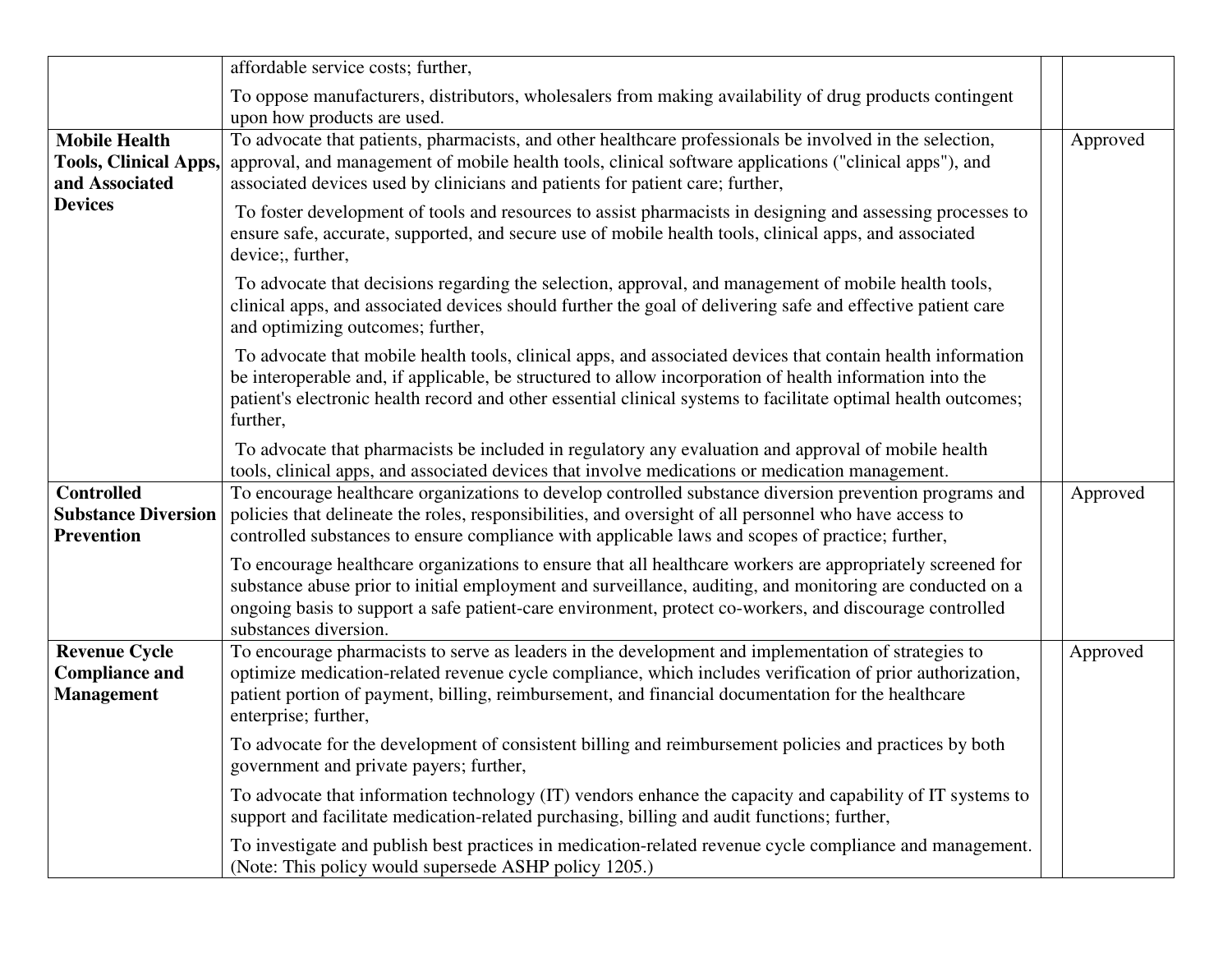|                                                                                           | <b>COUNCIL ON PHARMACY PRACTICE</b>                                                                                                                                                                                                                                                                                                                                                                                                                                                                                                                                                                                                           |          |
|-------------------------------------------------------------------------------------------|-----------------------------------------------------------------------------------------------------------------------------------------------------------------------------------------------------------------------------------------------------------------------------------------------------------------------------------------------------------------------------------------------------------------------------------------------------------------------------------------------------------------------------------------------------------------------------------------------------------------------------------------------|----------|
| <b>Ready-to-</b><br><b>Administer</b>                                                     | To advocate that pharmaceutical manufacturers provide hazardous drug products intended for home use in<br>ready-to-administer packaging; further,                                                                                                                                                                                                                                                                                                                                                                                                                                                                                             | Approved |
| <b>Packaging for</b><br><b>Hazardous Drug</b><br><b>Products Intended</b><br>for Home Use | To advocate that regulators (the FDA) have the authority to impose requirements on pharmaceutical<br>manufacturers to provide hazardous drug products intended for home use in ready-to-administer<br>packaging; further,                                                                                                                                                                                                                                                                                                                                                                                                                     |          |
|                                                                                           | To advocate that when hazardous drug products intended for home use are not available from<br>manufacturers in ready-to-administer packaging, pharmacies repackage those drug products to minimize<br>the risk of exposure; further,                                                                                                                                                                                                                                                                                                                                                                                                          |          |
|                                                                                           | To advocate that hazardous drug products intended for home use be labeled to warn that special handling is<br>required for safety; further                                                                                                                                                                                                                                                                                                                                                                                                                                                                                                    |          |
|                                                                                           | To advocate that pharmacists provide education to patients and caregivers regarding safe handling and<br>appropriate disposal of hazardous drug products intended for home use.                                                                                                                                                                                                                                                                                                                                                                                                                                                               |          |
| <b>Pharmaceutical</b>                                                                     | Expiration Dating of To support and actively promote the maximal extension of expiration dates of commercially available<br>pharmaceutical products as a means of increasing access to drugs and reducing healthcare costs; further,                                                                                                                                                                                                                                                                                                                                                                                                          | Approved |
| <b>Products</b>                                                                           | To advocate that the Food and Drug Administration implement procedures to encourage pharmaceutical<br>manufacturers to readily update expiration dates, for as long as possible while maintaining drug potency and<br>safety, to reflect current evidence; further,                                                                                                                                                                                                                                                                                                                                                                           |          |
|                                                                                           | To advocate that regulators and accreditation agencies recognize authoritative data on extended expiration<br>dates for commercially available pharmaceutical products.<br>(Note: This policy would supersede ASHP policy 9309.)                                                                                                                                                                                                                                                                                                                                                                                                              |          |
| <b>COUNCIL ON PUBLIC POLICY</b>                                                           |                                                                                                                                                                                                                                                                                                                                                                                                                                                                                                                                                                                                                                               |          |
| <b>Partial Filling of</b><br><b>Schedule II</b>                                           | To advocate that state legislatures and boards of pharmacy create consistent laws and rules to allow partial<br>filling of Schedule II drugs; further,                                                                                                                                                                                                                                                                                                                                                                                                                                                                                        | Approved |
| <b>Prescriptions</b>                                                                      | To advocate that public and private entities construct criteria for partial filling to minimize the additional<br>burden on patients, pharmacists, and healthcare organizations; further,                                                                                                                                                                                                                                                                                                                                                                                                                                                     |          |
|                                                                                           | To advocate that pharmacists educate prescribers and patients about options for filling prescriptions for<br>Schedule II drugs, including the risks of overprescribing, while recognizing the patient or caregiver's rights<br>to make their own care and management decisions.                                                                                                                                                                                                                                                                                                                                                               |          |
| <b>Restricted Drug</b><br><b>Distribution</b>                                             | To oppose restricted drug distribution systems that (1) limit patient access to medications; (2) undermine<br>continuity of care; (3) impede population health management; (4) adversely impact patient outcomes; (5)<br>erode patients' relationships with their healthcare providers, including pharmacists; (6) are not supported by<br>publicly available evidence that they are the least restrictive means to improve patient safety; (7) interfere<br>with the professional practice of healthcare providers; or (8) are created for any reason other than patient<br>(Note: This policy would supersede ASHP policy 0714.)<br>safety. | Approved |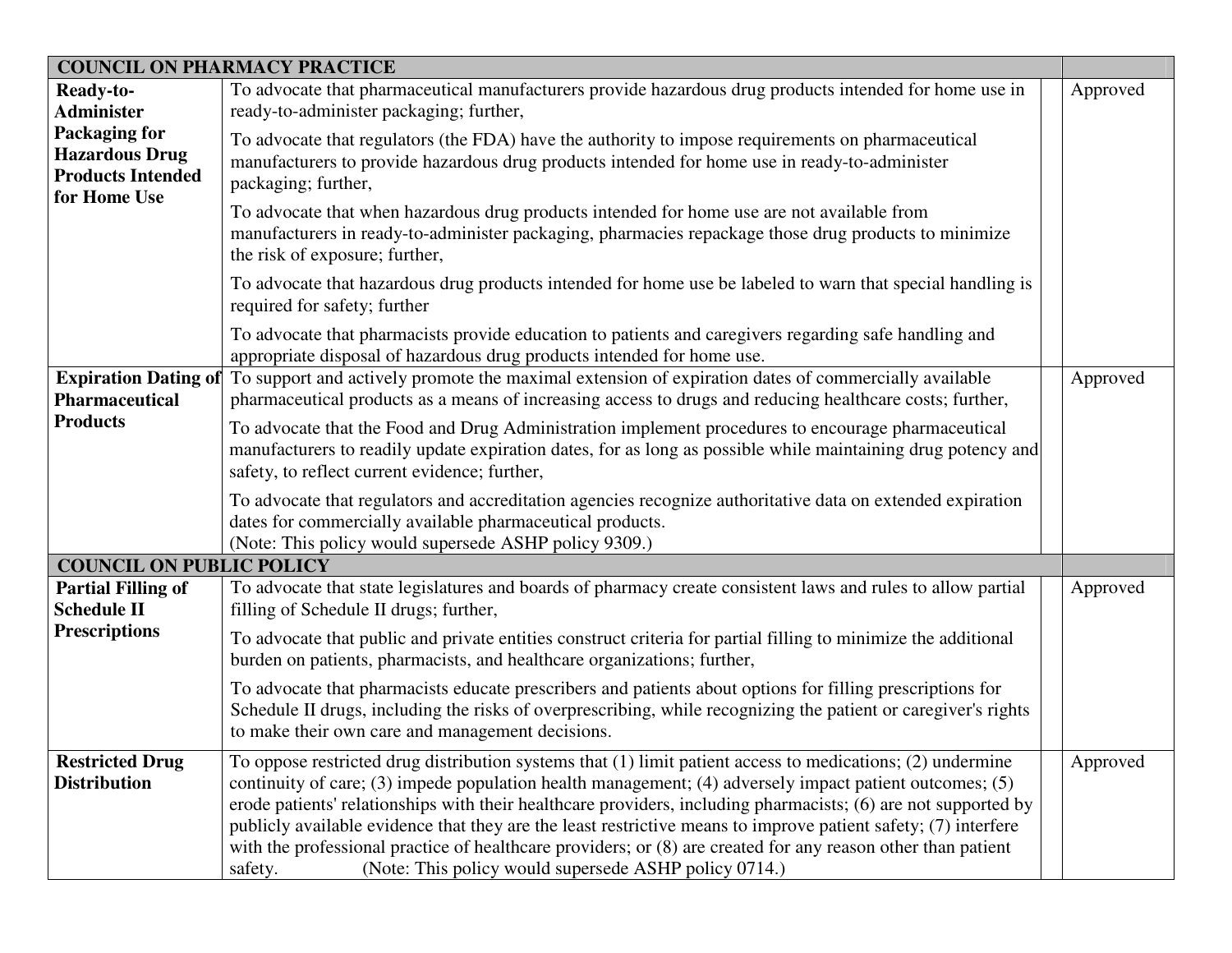| <b>Collaborative Drug</b>                                         | To pursue the development of federal and state laws and regulations that authorize pharmacists as                                                                                                                | Approved |  |
|-------------------------------------------------------------------|------------------------------------------------------------------------------------------------------------------------------------------------------------------------------------------------------------------|----------|--|
| <b>Therapy</b>                                                    | providers within collaborative practice; further,                                                                                                                                                                |          |  |
| <b>Management</b>                                                 | To advocate expansion of federal and state laws and regulations that optimize pharmacists' ability to<br>provide the full range of professional services within their scope of expertise; further,               |          |  |
|                                                                   | To advocate for state and federal laws and regulations that would allow pharmacists to prescribe and<br>transmit prescriptions electronically; further,                                                          |          |  |
|                                                                   | To acknowledge that as part of these advanced collaborative practices, pharmacists, as active members in<br>team-based care, must be responsible and accountable for medication-related outcomes; further,       |          |  |
|                                                                   | To support affiliated state societies in their pursuit of state-level regulations allowing collaborative practice<br>for pharmacists.<br>(Note: This policy would supersede ASHP policy 1217.)                   |          |  |
|                                                                   | Greater Competition To advocate for legislation and regulations that promote greater competition among generic and biosimilar                                                                                    | Approved |  |
| <b>Among Generic &amp;</b>                                        | pharmaceutical manufacturers.                                                                                                                                                                                    |          |  |
| <b>Biosimilar</b><br><b>Manufacturers</b>                         | (Note: This policy would supersede ASHP policy 0222.)                                                                                                                                                            |          |  |
| <b>Drug Testing</b>                                               | To recognize the use of pre-employment, and random or for-cause drug testing during employment based on<br>defined criteria and with appropriate testing validation procedures; further,                         | Approved |  |
|                                                                   | To support employer-sponsored drug programs that include a policy and process that promote the recovery<br>of impaired individuals; further,                                                                     |          |  |
|                                                                   | To advocate that employers use validated testing panels that have demonstrated effectiveness detecting<br>commonly abused or illegally used substances.<br>(Note: This policy would supersede ASHP policy 9103.) |          |  |
|                                                                   | <b>COUNCIL ON THERAPEUTICS: POLICY RECOMMENDATIONS</b>                                                                                                                                                           |          |  |
| <b>Therapeutic and</b><br>Psychosocial                            | To support medication and disease management of transgender patients as a part of care unique to this<br>population; further,                                                                                    | Approved |  |
| <b>Considerations of</b><br><b>Transgender</b><br><b>Patients</b> | To advocate that transgender patients have access to pharmacist care to ensure safe and effective<br>medication use; further,                                                                                    |          |  |
|                                                                   | To promote research on, education about, and development and implementation of therapeutic and<br>biopsychosocial best practices in the care of transgender patients; further,                                   |          |  |
|                                                                   | To encourage structured documentation of both a patient's birth sex and self-identified gender in electronic<br>health records.                                                                                  |          |  |
| Pharmacist's<br><b>Leadership Role in</b>                         | To advocate that pharmacists provide leadership in caring for patients receiving medications for<br>management of blood glucose; further,                                                                        | Approved |  |
| <b>Glycemic Control</b>                                           | To advocate that pharmacists be a member of the interprofessional healthcare team that coordinates<br>glycemic management programs; further,                                                                     |          |  |
|                                                                   | To encourage pharmacists who participate in glycemic management to educate patients, caregivers,                                                                                                                 |          |  |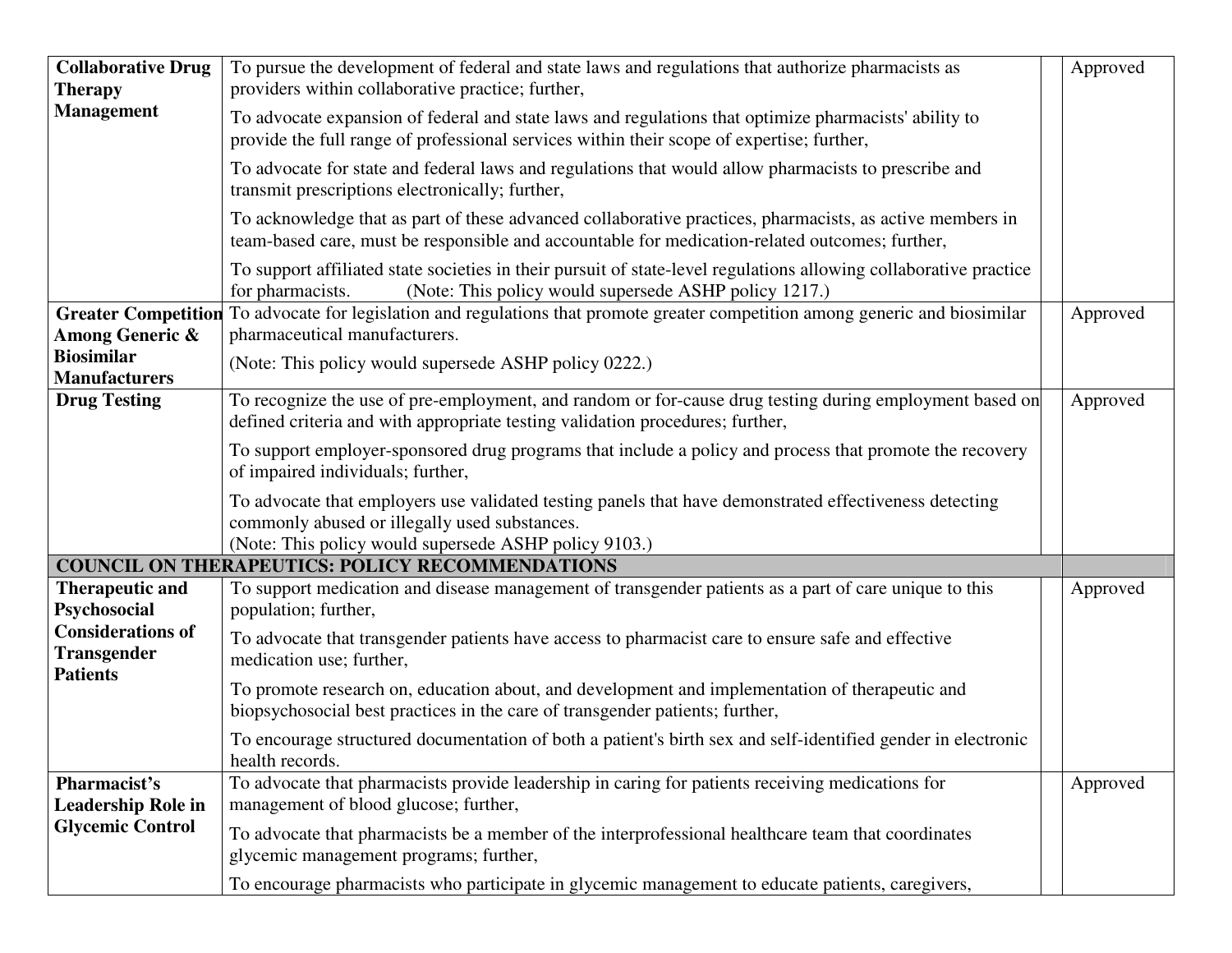|                                                                | prescribers, and other members of the healthcare team about glycemic control medication uses, metrics,<br>drug interactions, adverse effects, lifestyle modifications, the importance of adhering to therapy, access to<br>care, and recommended laboratory testing and other monitoring.                                                                                |          |
|----------------------------------------------------------------|--------------------------------------------------------------------------------------------------------------------------------------------------------------------------------------------------------------------------------------------------------------------------------------------------------------------------------------------------------------------------|----------|
| <b>Drug Dosing in</b><br><b>Diseases That</b><br><b>Modify</b> | To encourage research on the pharmacokinetics and pharmacodynamics of drugs in acute and<br>chronic conditions; further,                                                                                                                                                                                                                                                 | Approved |
| <b>Pharmacokinetics or</b><br><b>Pharmacodynamics</b>          | To support development and use of standardized models, laboratory assessment, genomic testing,<br>utilization biomarkers, and electronic health record documentation of pharmacokinetic and<br>pharmacodynamic changes in acute and chronic conditions; further,                                                                                                         |          |
|                                                                | To collaborate with stakeholders in enhancing aggregation and publication of and access to data on the<br>effects of such pharmacokinetic and pharmacodynamic changes on drug dosing within these patient<br>populations.                                                                                                                                                |          |
| of Extremes of<br><b>Weight and Weight</b>                     | Clinical Significance To encourage pharmacists to participate in interprofessional efforts to ensure accurate and timely patient<br>height and weight measurements are recorded in the patient medical record to provide safe and effective<br>drug therapy; further,                                                                                                    | Approved |
| <b>Changes</b>                                                 | To encourage drug product manufacturers to conduct and publicly report pharmacokinetic and<br>pharmacodynamic research in pediatric, adult, and geriatric patients at the extremes of weight and weight<br>changes to facilitate safe and effective dosing of drugs in these patient populations, especially for drugs<br>most likely to be affected by weight; further, |          |
|                                                                | To encourage independent research on the clinical significance of extremes of weight and weight changes<br>on drug use, as well as the reporting and dissemination of this information via published literature, patient<br>registries, and other mechanisms; further,                                                                                                   |          |
|                                                                | To advocate that clinical decision support systems and other information technologies be structured to<br>facilitate prescribing and dispensing of drugs most likely to be affected by extremes of weight and weight<br>changes.                                                                                                                                         |          |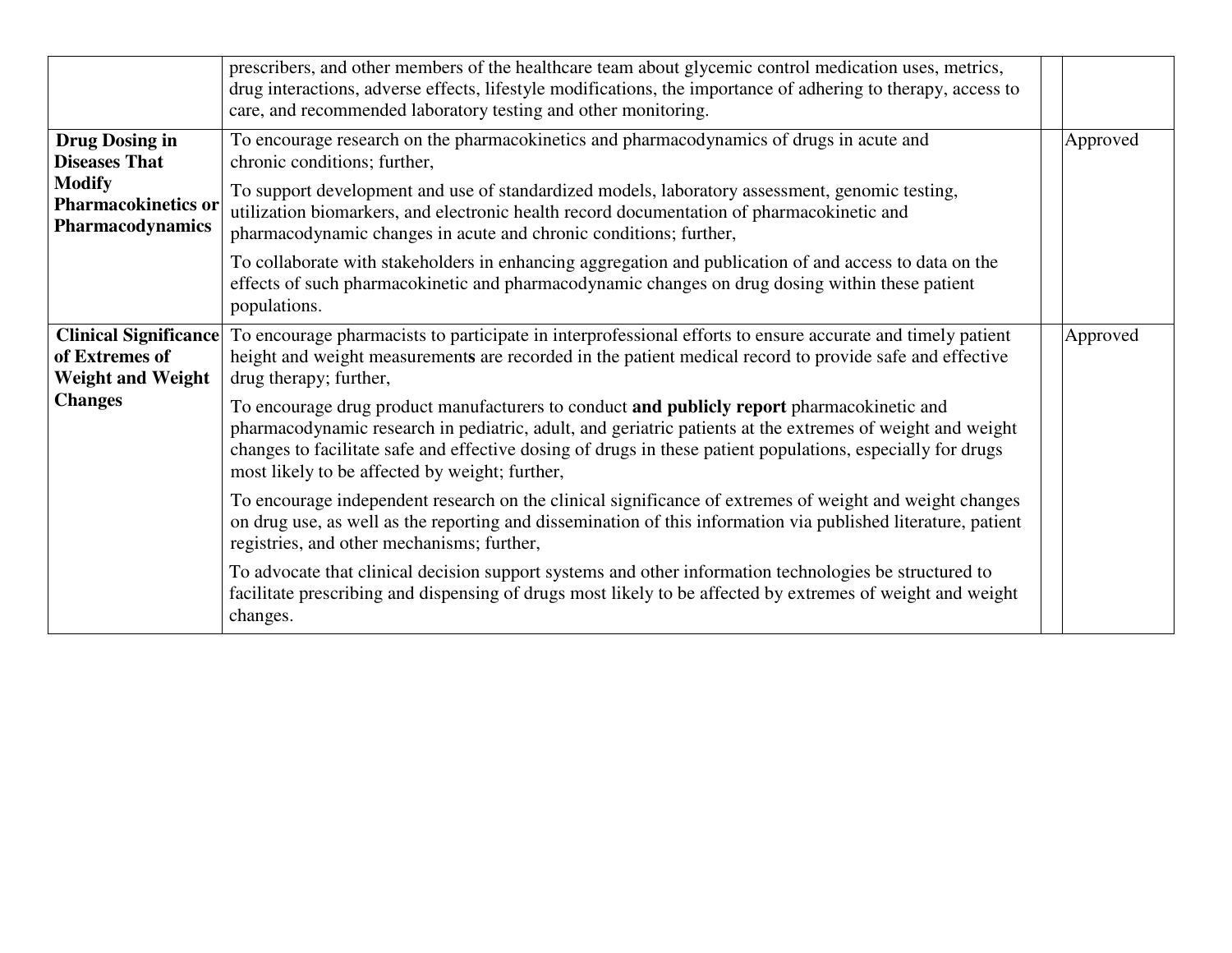| <b>Pain Management</b>                                           | To advocate fully informed patient and caregiver participation in pain management decisions as an integral<br>aspect of patient care; further,                                                                                                                                                                              | Approved |
|------------------------------------------------------------------|-----------------------------------------------------------------------------------------------------------------------------------------------------------------------------------------------------------------------------------------------------------------------------------------------------------------------------|----------|
|                                                                  | To advocate that pharmacists actively participate in the development and implementation of health-system<br>pain management policies and protocols; further,                                                                                                                                                                |          |
|                                                                  | To support the participation of pharmacists in pain management, which is a multidisciplinary, collaborative<br>process for selecting appropriate drug therapies, educating patients, monitoring patients, and continually<br>assessing outcomes of therapy; further,                                                        |          |
|                                                                  | To advocate that pharmacists lead efforts to prevent inappropriate use of pain therapies, including engaging<br>in strategies to detect and address patterns of abuse and misuse; further,                                                                                                                                  |          |
|                                                                  | To foster the development of educational resources on multimodal pain therapy, substance abuse and<br>prevention of adverse effects, further                                                                                                                                                                                |          |
|                                                                  | To encourage the education of pharmacists, pharmacy students, and other healthcare providers regarding the<br>principles of pain management and substance abuse that encourage holistic, supportive approaches and<br>reduce stigma surrounding opioid-use disorders. (Note: This policy would supersede ASHP policy 1106). |          |
| <b>Clinical</b>                                                  | To advocate for increased enrollment and outcomes reporting of pediatric and                                                                                                                                                                                                                                                | Approved |
| <b>Investigations of</b>                                         | geriatric patients in clinical trials of medications; further,                                                                                                                                                                                                                                                              |          |
| Drugs Used in<br><b>Elderly</b> and<br><b>Pediatric Patients</b> | To encourage drug product manufacturers to conduct pharmacokinetic and pharmacodynamic research in<br>pediatric and geriatric patients to facilitate safe and effective dosing of medications in these patient<br>(Note: This policy would supersede ASHP policy 0229.)<br>populations.                                     |          |
| <b>Safe and Effective</b>                                        | To recognize use of medical invertebrates as an alternative treatment in limited                                                                                                                                                                                                                                            | Approved |
| <b>Therapeutic Use of</b>                                        | clinical circumstances; further,                                                                                                                                                                                                                                                                                            |          |
| <b>Invertebrates</b>                                             | To educate pharmacists, patients, and the public about the risks and benefits of medical invertebrates use<br>and about best practices for use; further,                                                                                                                                                                    |          |
|                                                                  | To advocate that pharmacy departments, in cooperation with other departments, provide oversight of<br>medical invertebrates to assure appropriate formulary                                                                                                                                                                 |          |
|                                                                  | consideration and safe procurement, storage, control, prescribing, preparation, dispensing, administration,<br>documentation, clinical and regulatory monitoring, and disposal; further,                                                                                                                                    |          |
|                                                                  | To encourage independent research and reporting on the therapeutic use of medical invertebrates.                                                                                                                                                                                                                            |          |
| <b>Drug Dosing in</b><br><b>Extracorporeal</b>                   | To encourage research on the pharmacokinetics and pharmacodynamics of drug dosing in extracorporeal<br>therapies; further,                                                                                                                                                                                                  | Approved |
| <b>Therapies</b>                                                 | To support development and use of standardized models of assessment of the pharmacokinetics and<br>pharmacodynamics of drug dosing in extracorporeal therapies; further,                                                                                                                                                    |          |
|                                                                  | To collaborate with stakeholders in enhancing aggregation of data on the pharmacokinetics and                                                                                                                                                                                                                               |          |